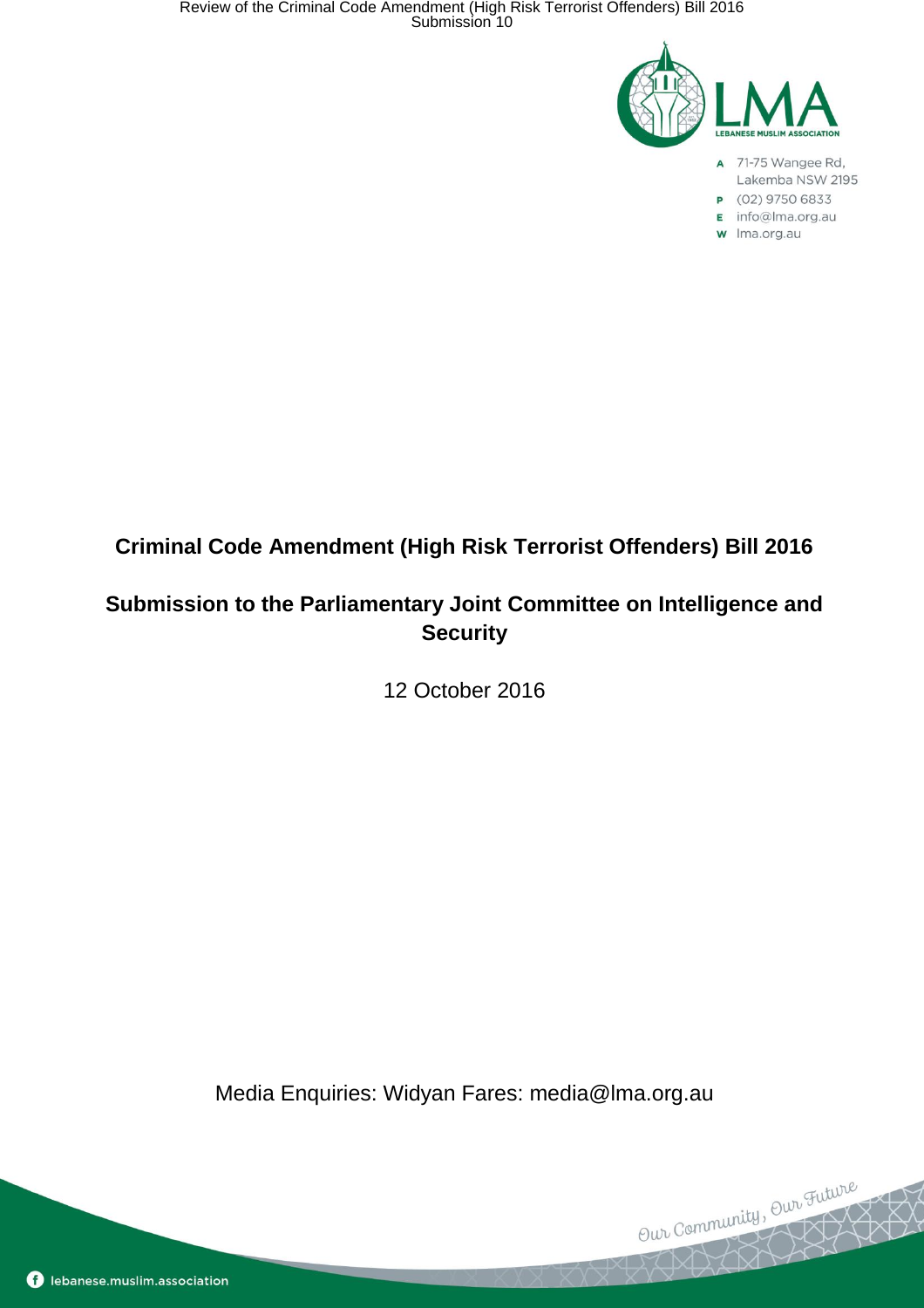

#### **About the Lebanese Muslim Association:**

The Lebanese Muslim Association is one of Australia's largest and established Islamic organisations that offer social, religious and advocacy services to the Australian Muslim community, particularly in South West Sydney.

We represent a diverse cohort of members and undertake projects to build social capital, community resilience, cohesion and support, as well as highlighting the positive contributions that Australian Muslim communities have made, and continue to make, on Australian society.

#### **Introduction:**

The Lebanese Muslim Association (LMA) welcomes the opportunity to provide the Parliamentary Joint Committee on Intelligence and Security ("the Committee") regarding the Criminal Code Amendment (High Risk Terrorist Offenders) Bill 2016 ("the Bill").

The LMA does not support the introduction of Continuing Detention Orders pursuant to the Bill for the following reasons:

a) The Bill ignores the modern context of Politically Motivated Violence and radicalistion;

b) Continuing Detention Orders are Counter-Productive;

c) Continuing Detention Orders are inconsistent with the rule of law, civil liberties and principles of democracy;

d) Continuing Detention Orders are inconsistent with Australia's international human rights law obligations; and

e) There are grave concerns regarding the implementation of the Continuing Detention Orders.

#### **1. Continuing Detention Orders: Ignoring the Modern Day Nature of Terrorism.**

**1.1** The Explanatory Memorandum states that this Bill is necessary to *"….strengthen Australia's national security laws and counter-terrorism framework by ensuring that the Government has the means to protect the community from the risk of terrorist acts".* 

**1.2** This fundamentally ignores the reality that the incarceration of an individual does not impede their ability to radicalize others or to themselves be used in terrorist propaganda whilst they remain incarcerated. It is our respectful submission that the real danger is that individuals who are detained after the duration of their custodial sentence and subject to a Continuing Detention Order may become a "Martyr for the cause". This issue should be considered in the context of Islamic  $\mathbb{R}^{\text{trivial}}$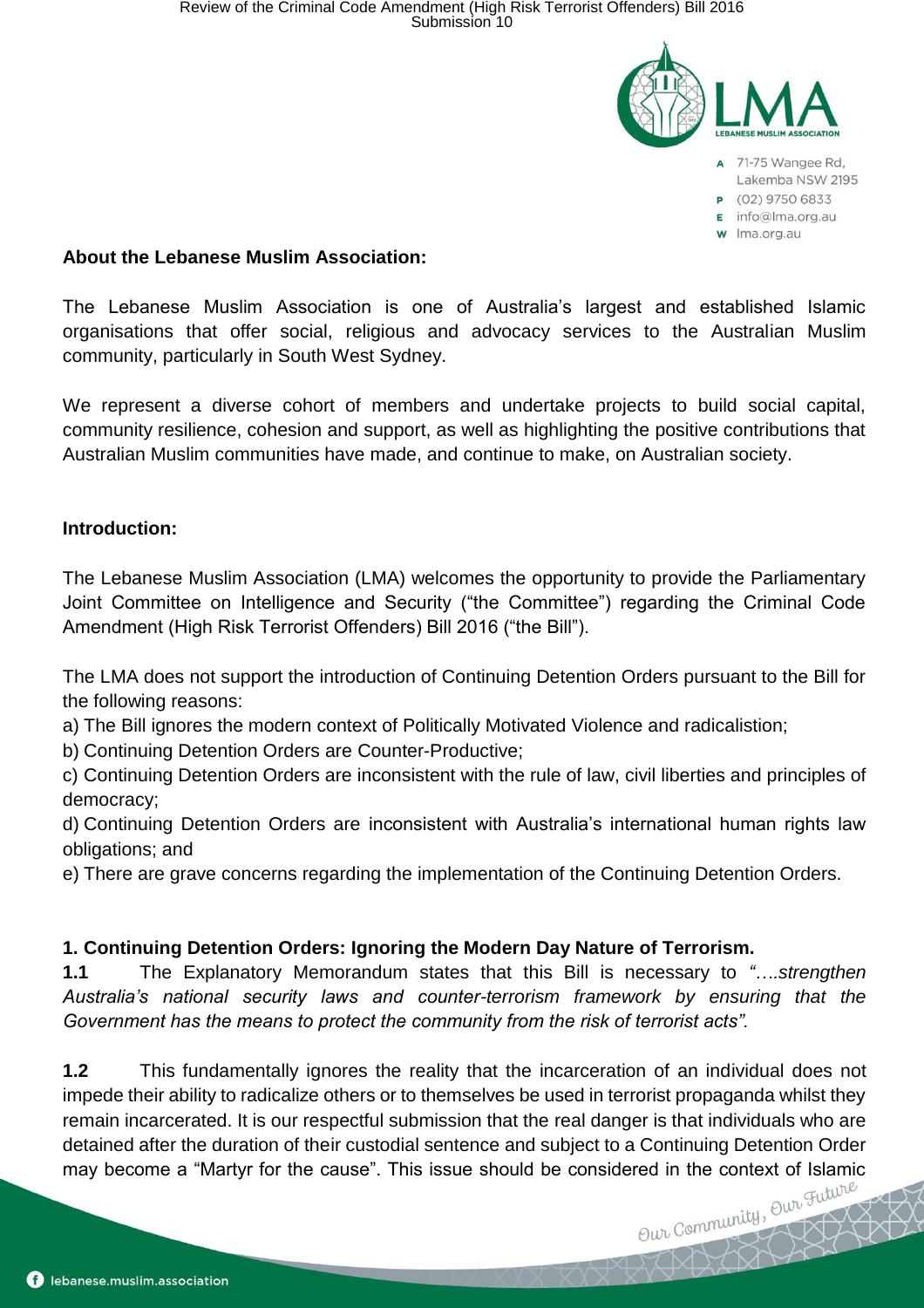

- 71-75 Wangee Rd. Lakemba NSW 2195
- P (02) 9750 6833
- E info@lma.org.au
- w Ima.org.au

Our Community, Our Future

State's "brand" of terrorism, that is, that a perpetrator of Politically Motivated Violence only requires loose affiliation with Islamic State ideology and may not require face to face contact with those already supportive or engaged in Politically Motivated Violence.

## **2. Continuing Detention Orders are Counter-Productive.**

**2.1** Australia still predominantly addresses issues relevant to CVE "at the pointy end of the stick", that is, by largely introducing legislation whilst investing very little in preventative measures. The current CVE framework and policy discussions predominantly views Australian Muslims through a security lens and a prism of violence.

**2.2** There has been a lack of empirical evidence and research presented that suggests that Continuing Detention Orders would produce any social change amongst those who are supportive or who advocate Politically Motivated Violence. On the contrary, we respectfully submit that the perception regarding how law enforcement investigates, arrests and detains suspects, and subsequent treatment inside correctional facilities upon conviction, has only exacerbated a growing perception that the Australian Government and law enforcement are unfairly targeting Muslim youth. It risks further deteriorated young Muslim's sense of connection to Australia, their confidence in their support networks and their sense of disempowerment.

**2.3** The broader CVE program, with its focus on hard policing and criminalization and failure to address key root causes of violent extremism, is in deep need of reform. We urge both the Federal and State Government to begin looking at the socio-economic roots of environments that foster such sentiments. Often, they are rooted in a lack of opportunities for education and business, a lack of accurate media and political representation, a sense of cultural homelessness that comes with being a second or third generation migrant, disaffection, disenfranchisement, peer pressure and a sense of moral outrage. Without these elements forming the centre of any CVE policy, there will be inevitable negative consequences, as we see with the Muslim Community being unfairly treated, demonised in the media and consistently silenced. Mental Health is also largely ignored and both the Federal and State Governments need to seriously support Mental Health initiatives.

**2.4** The policies focus on religious extremism have been criticised extensively, with many pointing out the inherent islamophobia that comes with associating differing levels of conservatism and piety with religious violence. As they stand, the government's CVE policies have continued to place religious practise at their centre, focusing on particular readings and interpretations of Islam, this shifting the blame for such violence from a wider, societal perspective, to a narrow, arguably racist view is problematic.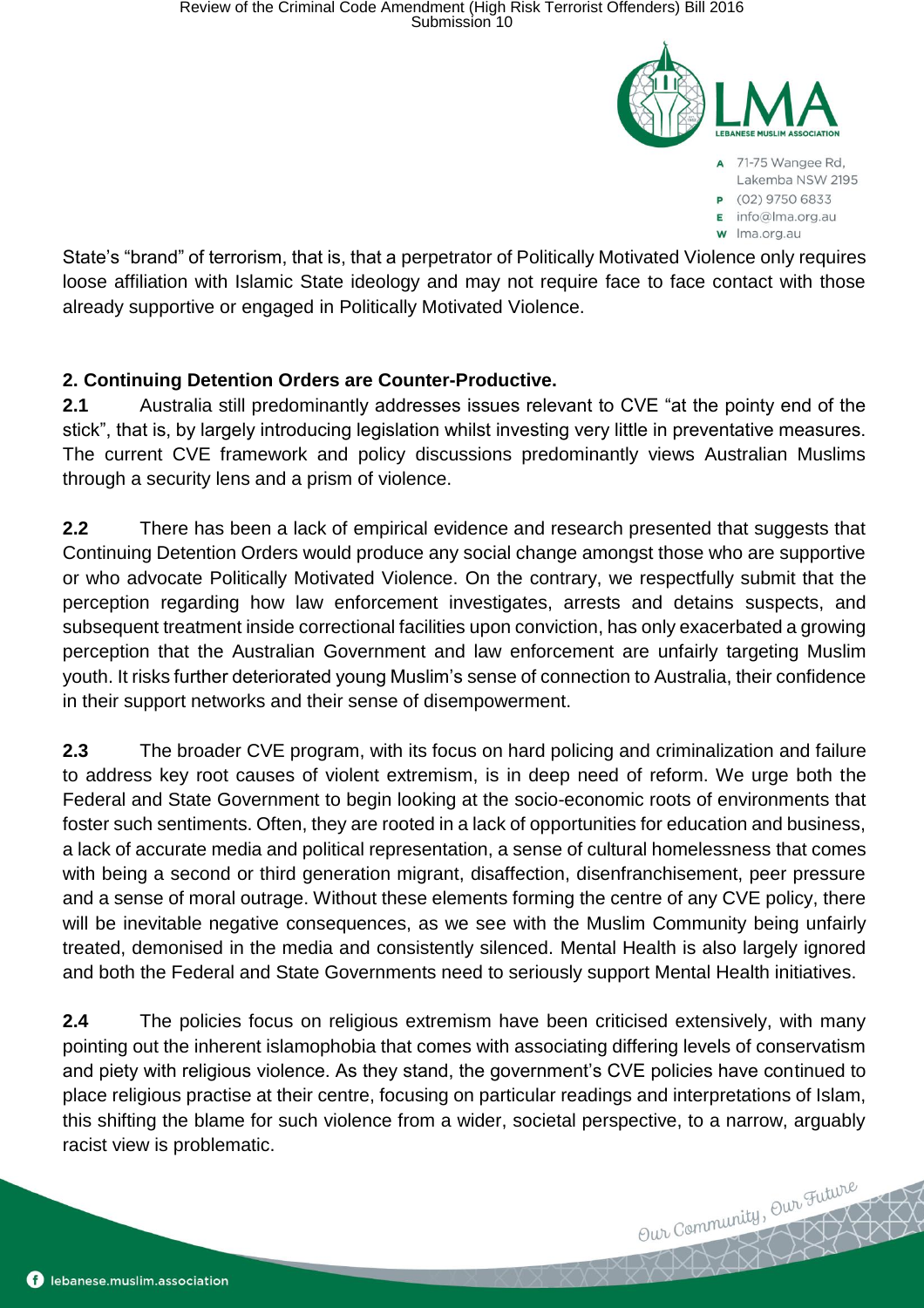

- A 71-75 Wangee Rd, Lakemba NSW 2195
- P (02) 9750 6833
- $\mathsf{E}$  info@lma.org.au
- w Ima.org.au

Our Community, Our Future

**2.5** These negative policies are reflected in the current public discourse around Muslims, which has taken a turn for the extremely negative over the past 5 years. With the emergence of Senators Cory Bernardi and Pauline Hanson, coupled with a number of international figures that promote bigotry and hatred, the Muslim community has found itself the target of a series of growing rates of abuse, violence, demonization, dehumanisation, stereotyping, discrimination and so on. These consequences are a result of the Islamophobia that undermines public discourse, and only serves to drive away young people struggling with identity and social issues and potentially legitimises radical narratives employed by terrorist organisations to recruit supporters.

**2.6** Any policy or law that is seen to reflect or even build upon the public discourse as it stands, serves to exacerbate the ongoing issues the Muslim community is facing. Without considering the human rights breaches that come with any indefinite detention, the impacts on the community, and its current political discourse, could be devastating. Such policies act only as a deterrent for wider social engagement by any young people feeling marginalised.

**2.7** This Bill has been introduced within a context whereby many Australian Muslims are struggling to feel like they belong. At times, it often feels like Australian Muslims are being continually expected to "prove" that they belong to Australia. This Bill does not contribute to a legal or political landscape that would encourage capacity building, empowerment or sense of belonging. We believe that it is these three aspects which can "inoculate" Australian Muslim youth from any potential narratives promoting Politically Motivated Violence.

**2.8** The other "unintended consequence" could be a further mistrust between members of the Australian Muslim community and the Australian Government, law enforcement and other relevant agencies.

**3. Continuing Detention Orders: Inconsistent with the rule of law, civil liberties and principles of democracy.**

*3.1* The Bill allows an unlimited amount of Continuing Detention Orders to be applied for, creating a pathway for indefinite detention. It is shocking that Australia is seeking to replicate a provision that is mirrored in authoritarian regimes that have little regard for human rights and civil liberties. The concept of indefinite detention is abhorrent. A regime that allows indefinite detention would fundamentally change the character of our country and is deeply undemocratic.

*3.2* We support the submissions made by the New South Wales Council for Civil Liberties on this issue.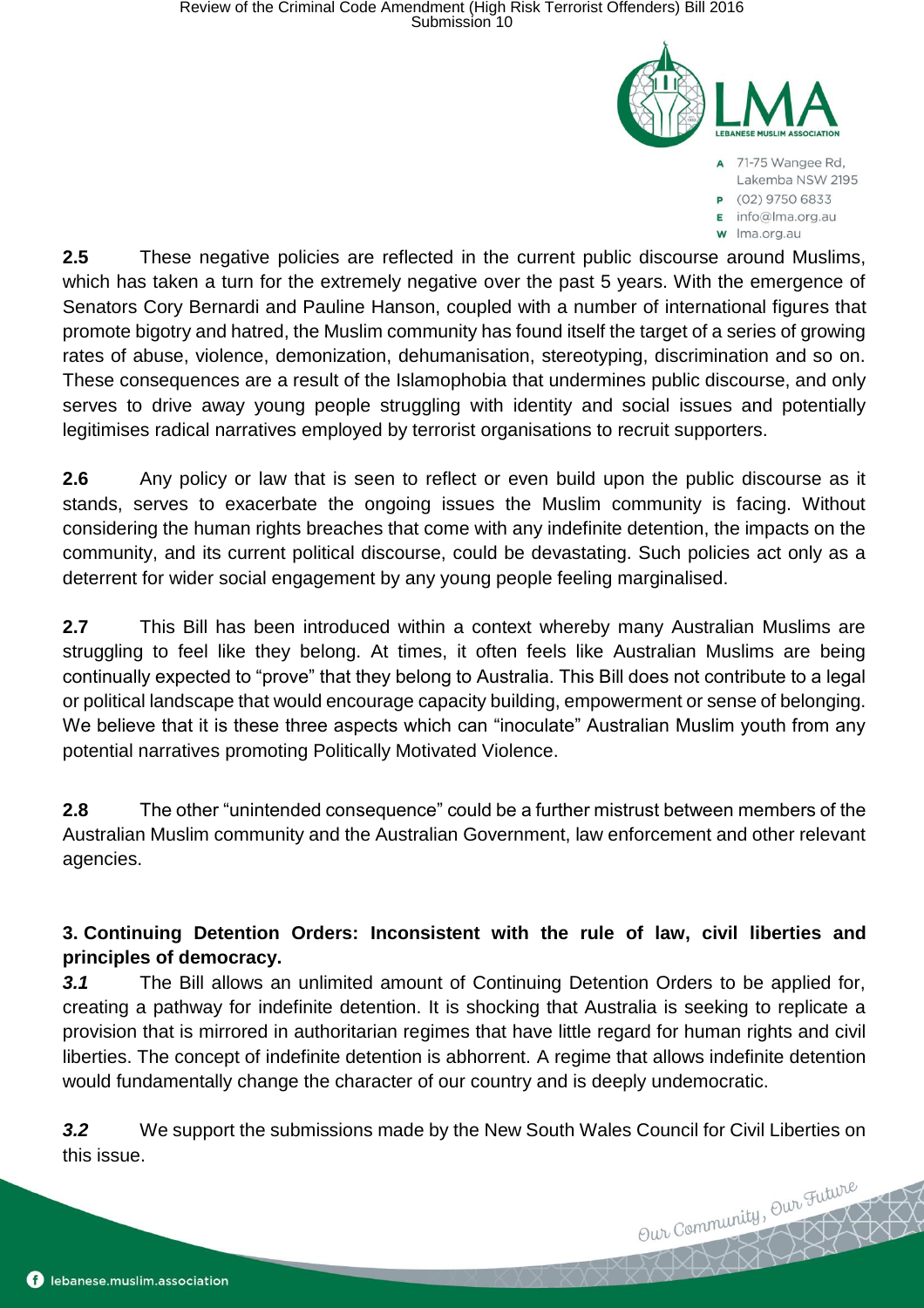

- A 71-75 Wangee Rd, Lakemba NSW 2195
- P (02) 9750 6833
- E info@lma.org.au
- w Ima.org.au

*3.3* The concept of indefinite detention will also most certainly be used by those advocating Politically Motivated Violence and has a long history of being a theme in violent propaganda that seeks to recruit foreign fighters, sustain violent campaigns and legitimise their "brand" of violence.

### **4. Continuing Detention Orders are inconsistent with Australia's international human rights law obligations.**

**4.1** It has become somewhat standard practice for any tranche of Counter Terrorism legislation to assert that the proposed laws are compatible with Australia's international human rights law obligations.

**4.2** We respectfully submit that notwithstanding the assertion contained in the Explanatory Memorandum that the Bill complies with our international human rights law obligations, that this Bill breaches the International Covenant on Civil and Political Rights.

**4.3** We support the submissions made by Professor Ben Saul and the New South Wales Council for Civil Liberties on this issue.

## **5. There are grave concerns regarding the implementation of the Continuing Detention Orders.**

**5.1** We do not entirely agree with the assertion within the Explanatory Memorandum that *"...there are limited options to manage the risk that person may present to the community following their release from prison".* We respectfully submit that the current regimes associated with Preventative and Control Orders, combined with the resources and funds of various agencies are more than capable in monitoring individuals believed to pose a risk to Australia's security. The belief of the Australian Government that they have "limited options" supports our proposition that more resources should be dedicated to rehabilitation and preventative measures, rather than permitting Continuing Detention Orders under the Bill.

**5.2** Although the Bill mirrors that of the Dangerous Prisoners (Sexual Offenders) Act 2003 (QLD), there is a significant distinction between the Bill and the QLD Act with respect to the evidentiary requirements needed before a Continuous Detention Order is granted. Under the Bill, a "relevant expert" has a wide definition, which could include "any other expert" outside the designated occupations.

**5.3** We support the submissions made by Australian Lawyers Alliance and share their concerns regarding the lack of correlation between the test of whether an individual poses *"an unacceptable risk"* under the proposed section 105A.1 and the broad nature of the offences under Part 5.3. Our Community, Our Future